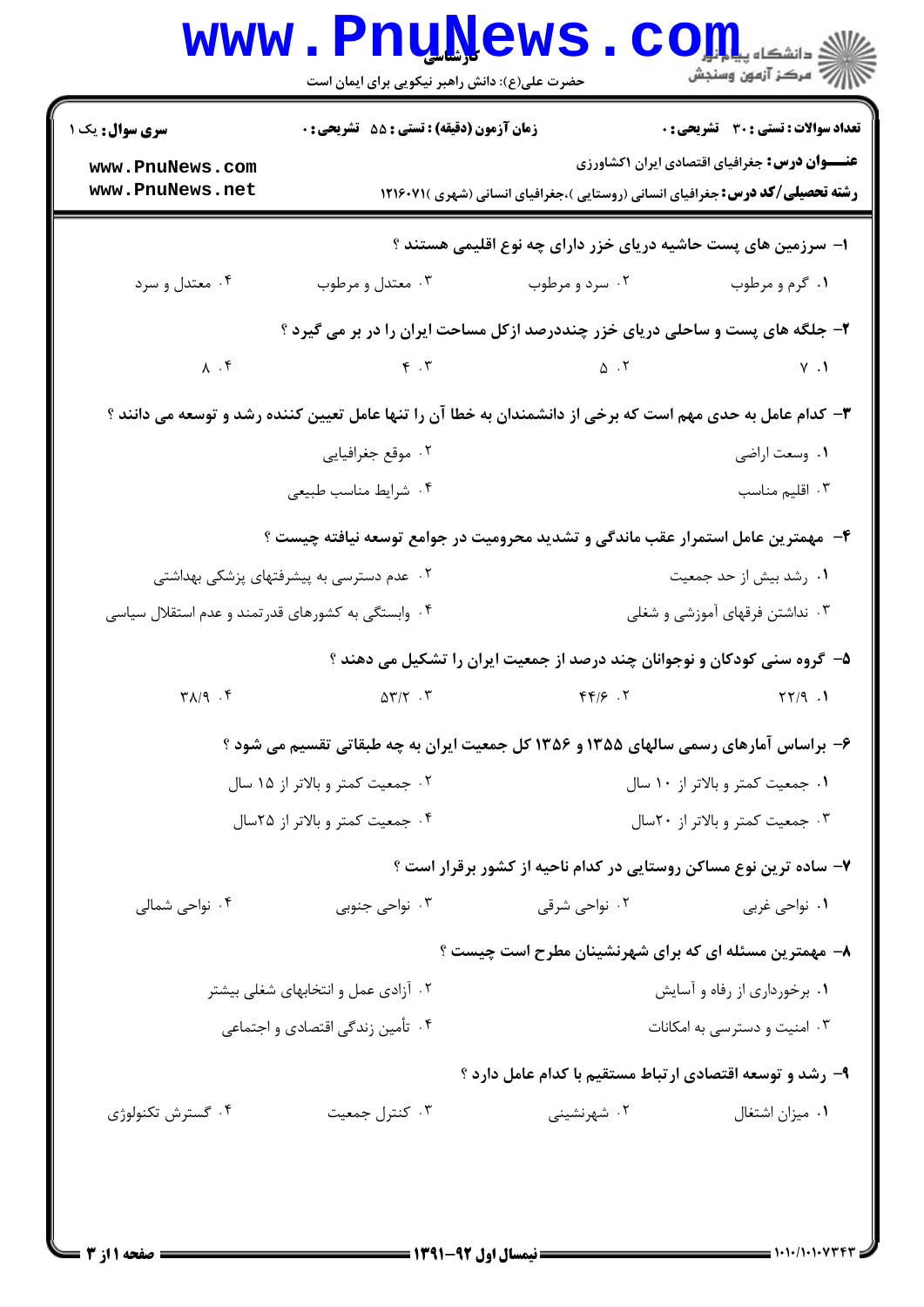|                                                                                | <b>www.PnuNews</b>                                                                 |                            | ني دانشڪاه پ <b>يا پايل∫</b>                                                                                                                   |  |  |  |
|--------------------------------------------------------------------------------|------------------------------------------------------------------------------------|----------------------------|------------------------------------------------------------------------------------------------------------------------------------------------|--|--|--|
|                                                                                | حضرت علی(ع): دانش راهبر نیکویی برای ایمان است                                      |                            | سنجز آزمون وسنجش                                                                                                                               |  |  |  |
| <b>سری سوال :</b> ۱ یک                                                         | <b>زمان آزمون (دقیقه) : تستی : 55 تشریحی : 0</b>                                   |                            | <b>تعداد سوالات : تستی : 30 ٪ تشریحی : 0</b>                                                                                                   |  |  |  |
| www.PnuNews.com<br>www.PnuNews.net                                             |                                                                                    |                            | <b>عنــــوان درس:</b> جغرافیای اقتصادی ایران ۱کشاورزی<br><b>رشته تحصیلی/کد درس:</b> جغرافیای انسانی (روستایی )،جغرافیای انسانی (شهری )۲۱۶۰۷۱ ۱ |  |  |  |
|                                                                                | ∙ا− در منطقه جنوب شرقی کشور بیشتر از کدام منابع آبی استفاده می کنند ؟              |                            |                                                                                                                                                |  |  |  |
|                                                                                | ۰۲ آبهای سطحی                                                                      |                            | ٠١ باران                                                                                                                                       |  |  |  |
|                                                                                | ۰۴ آبهای نمک زدایی شده                                                             |                            | ۰۳ آبهای زیرزمینی                                                                                                                              |  |  |  |
|                                                                                |                                                                                    |                            | 1۱- کدامیک از رودهای ذیل از کوههای آلاداغ سرچشمه می گیرد ؟                                                                                     |  |  |  |
| ۰۴ نور                                                                         | ۰۳ هراز                                                                            | ۰۲ اترک                    | ۰۱ گرگان                                                                                                                                       |  |  |  |
|                                                                                | ۱۲- ابتدا و انتهای کدام دسته از رودهای ذیل یکی است ؟                               |                            |                                                                                                                                                |  |  |  |
| ۰۴ شور و میناب                                                                 | ۰۳ ارس و سفیدرود                                                                   | ۰۲ اترک و تجن              | ۰۱ تلخه رود و زرینه رود                                                                                                                        |  |  |  |
|                                                                                |                                                                                    |                            | ۱۳- کدام رود درسرحد ایران تجن نامیده می شود ؟                                                                                                  |  |  |  |
| ۰۴ هليل رود                                                                    | ۰۳ هريرود                                                                          | ۰۲ هیرمند                  | ۱. اترک                                                                                                                                        |  |  |  |
|                                                                                |                                                                                    |                            | <b>۱۴</b> - بند بهمن در فارس در چه دوره ای بنا شده است ؟                                                                                       |  |  |  |
| ۰۴ اشکانی                                                                      | ۰۳ ایلخانی                                                                         | ۰۲ ساسانی                  | <b>۱</b> . هخامنشی                                                                                                                             |  |  |  |
|                                                                                |                                                                                    |                            | 15- اهمیت مراتع به ویژه مراتع پیلاقی به کدام عامل بستگی دارد ؟                                                                                 |  |  |  |
| ۰۴ موقعیت دامنه                                                                | ۰۳ اقلیم مرطوب                                                                     | ۰۲ آب چشمه ها              | ٠١ ميزان ارتفاع                                                                                                                                |  |  |  |
|                                                                                | ۱۶- چند درصد از مساحت کشور را خاکهای بد و نامناسب برای کشاورزی تشکیل می دهند ؟     |                            |                                                                                                                                                |  |  |  |
| $Y\Delta/Y$ .                                                                  | $\Delta$ ۶/۷.۳                                                                     | 59/1.7                     | f9/F.1                                                                                                                                         |  |  |  |
|                                                                                | ۱۷- در مناطق کوهستانی غرب و شمال ایران تشکیل پوشش زراعی در خاک چگونه صورت می گیرد؟ |                            |                                                                                                                                                |  |  |  |
| ۰۴ بهتر و سریعتر                                                               | ۰۳ به ندرت                                                                         | ۰۲ سریعتر                  | ۰۱ بهتر                                                                                                                                        |  |  |  |
|                                                                                |                                                                                    |                            | ۱۸- شرکت شیلات ایران هم اکنون تحت نظارت کدام وزارتخانه قرار دارد ؟                                                                             |  |  |  |
| ۰۴ کشاورزی                                                                     | ۰۳ جهادسازندگ <i>ی</i>                                                             | ۰۲ منابع طبیعی             | ۰۱ دارایی                                                                                                                                      |  |  |  |
|                                                                                | ۱۹- گندم های بدست آمده در حفاریهای نزدیک سلیمانیه عراق مربوط به چه زمانی است ؟     |                            |                                                                                                                                                |  |  |  |
|                                                                                | ۰۲ بیش از ۱۰ هزار سال قبل                                                          | ۰۱ کمتر از ۱۰ هزار سال قبل |                                                                                                                                                |  |  |  |
|                                                                                | ۰۴ بیش از ۲۰ هزار سال قبل                                                          | ۰۳ کمتر از ۲۰ هزار سال قبل |                                                                                                                                                |  |  |  |
| <b>۲۰</b> - قدیمی ترین سابقه استفاده از الیاف پنبه در چه کشوری بدست آمده است ؟ |                                                                                    |                            |                                                                                                                                                |  |  |  |
| ۰۴ هند                                                                         | ۰۳ پرو                                                                             | ۰۲ خلیج بنگال              | ۰۱ تونس                                                                                                                                        |  |  |  |